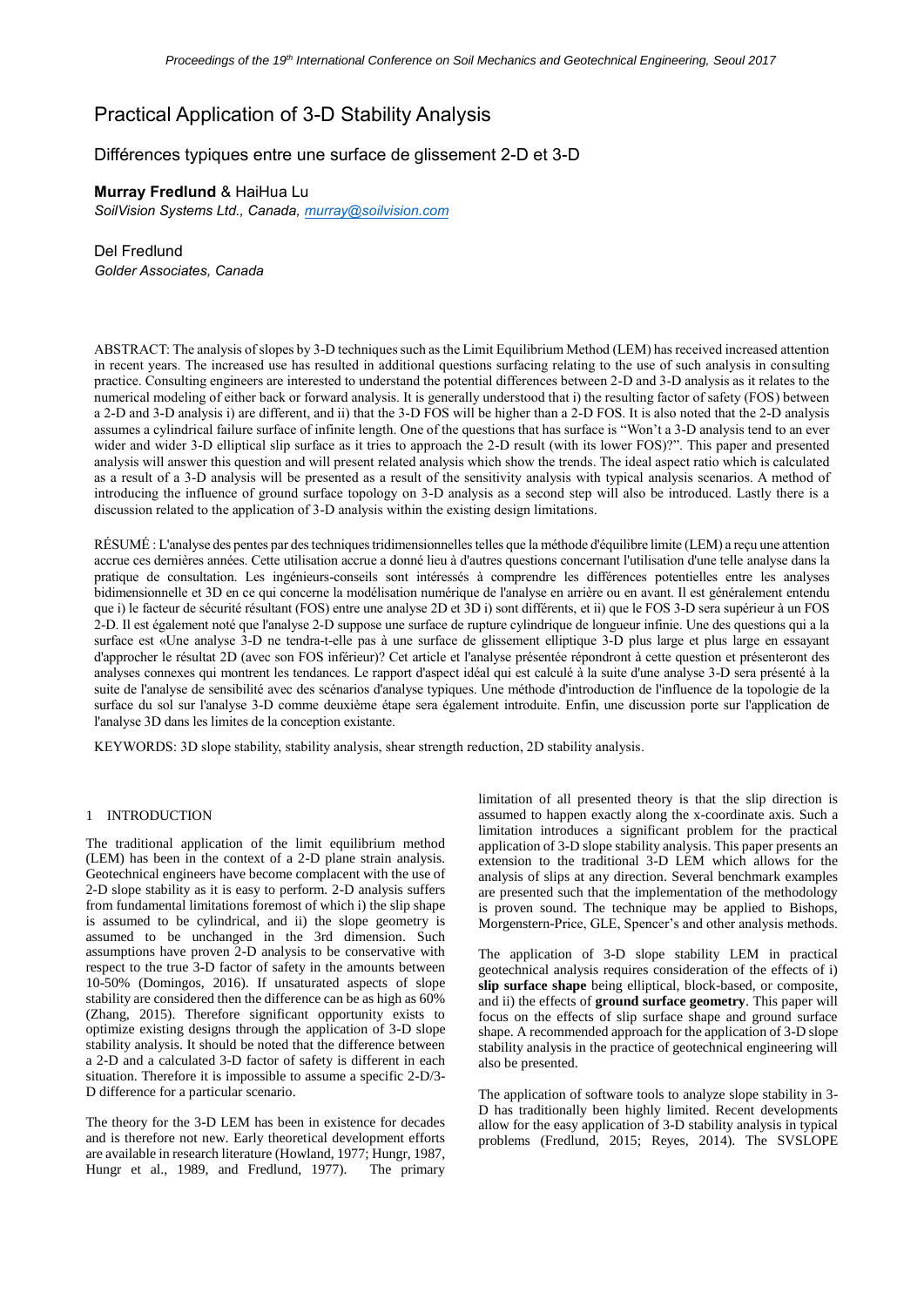software developed by SoilVision Systems Ltd. is utilized for the analysis presented in this paper.

#### 1 .1 *Continuity between 2D and 3D LEM*

It is of importance to understand the difference between the slip shape analyzed in a 2-D analysis as opposed to a 3-D analysis. In a 2-D analysis the slip shape is ultimately extended infinitely in the 3rd dimension and shear on the end surfaces is not considered. An example 2-D analysis is presented i[n Figure 1.](#page-1-0) The equivalent 3-D analysis is shown i[n Figure 2](#page-1-1) where there is no shear strength applied to the vertical end surfaces.



<span id="page-1-0"></span>

<span id="page-1-1"></span>Figure 2 Equivalent 3-D analysis (slip surface exploded out of slope)

It should be noted that a simple proof of a 3-D analysis can be done by creating a 3-D model of a 2-D extruded slip surface and applying zero shear strength to the end-walls. This is an easy way to prove the 3-D equivalent scenario of any 2-D analysis. It also highlights the fundamental limitation of a 2-D analysis which i) considers the slip to be of infinite length in the 3rd dimension and ii) does not consider the influence of shear strength on the end surfaces.

#### 2 SLIP SURFACE SHAPE EFFECT

If an engineer wants to strictly determine the difference that slip surface shape makes then it is easiest to extrude a 2-D profile model out to 3-D space to determine the factor of safety of a slip surface assuming an ellipsoidal slip surface. It is recognized that not all 3-D slip surfaces are of a perfect ellipsoidal shape but a majority of slips are an ellipsoidal shape. Therefore it was considered a reasonable starting assumption by the authors.

The benefit of this type of analysis is it allows the engineer to determine the effect on the factor of safety (FOS) of moving from a 2-D plane-strain analysis to a 3-D analysis with an ellipsoidal slip surface. When the slope is extruded to 3-D then an aspect ratio for the ellipsoid must be found through a trial-and-error process. For the present paper a number of example models were selected as benchmark 2-D models and a few are presented in [Figure 3](#page-2-0) and [Figure 4.](#page-2-1) These models were selected out of list of classic slope stability benchmarks as compiled by SoilVision Systems Ltd.

A common question related to 3-D analysis is: "Won't a 3-D analysis of an extruded profile tend to an ever wider and wider 3-D elliptical slip surface as it tries to approach the 2-D result (with its lower FOS)?". One of the key aspects to answering this question is related to the assumption of the slip surface shape. If the shape is cylindrical with small beveled or rounded ends then as the cylinder becomes longer and longer the effects of the shear on the ends theoretically becomes a smaller and smaller percentage contribution. It should be noted, however that the "extended cylinder" described in the above argument is not a common slip surface failure shape in the field. If we assume an elliptical slip surface failure then the results illustrate that the failure does not tend to be infinitely wide as previously assumed.

[Figure 5](#page-2-2) shows the results of extruding the VS\_24 model to an equivalent 3-D numerical model. It can be seen from this extruded model that a wide range of aspect ratios for the ellipsoid have been tried (the trial slip surfaces have been plotted) and the ellipsoid with the minimum FOS corresponds to an aspect ratio of 16.8 with a minimum FOS of 1.72 which is a 19.6% increase over the 2-D FOS of 1.438. The results of extruding three such 2-D models to 3-D are shown in [Table 1.](#page-1-2) It can also be seen from these results that the difference for simple and low-angle slopes between the 2-D and 3-D FOS ranges between 4.3% to 20%.

<span id="page-1-2"></span>Table 1 Results of 2-D profiles extruded to 3-D

|                 | $2-D$      |                   | 3-D   |        |                    |        |
|-----------------|------------|-------------------|-------|--------|--------------------|--------|
| Model           | <b>FOS</b> | Max Depth (m) FOS |       | Aspect | Max Depth (m) Diff |        |
| VS <sub>1</sub> | 0.988      |                   | 1.031 | 4.8    | 3.013              | 4.35%  |
| VS 3            | 1.375      | 4.76              | 1.45  | 8.6    | 4.56               | 5.45%  |
| VS 24           | 1.438      | 6.889             | 1.72  | 16.8   | 6.814              | 19.61% |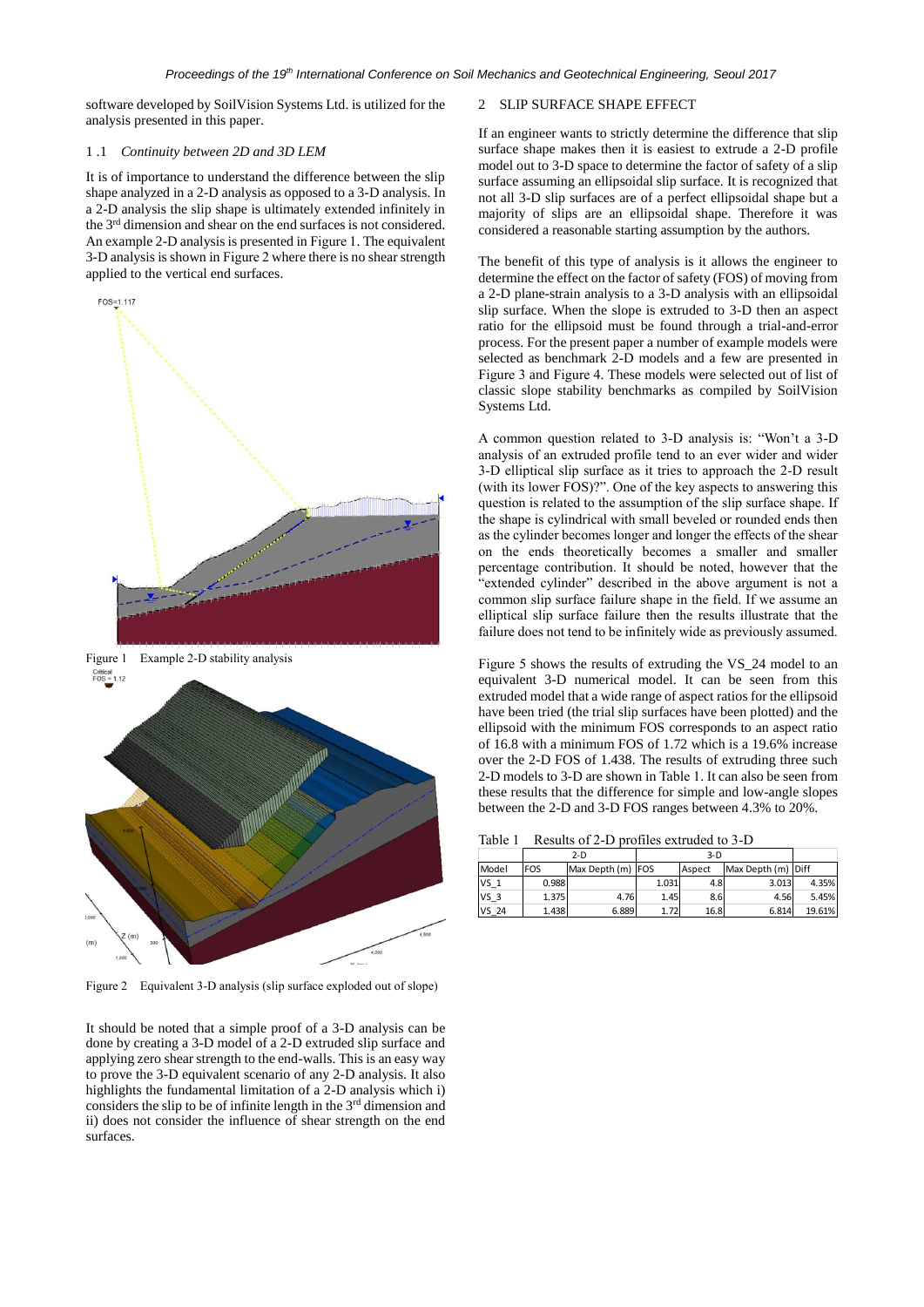

<span id="page-2-0"></span>



<span id="page-2-1"></span>Figure 4 VS\_24 2-D profile model



<span id="page-2-2"></span>Figure 5 VS\_24 Extruded 3-D model with critical slip surface

## 3 GROUND SURFACE TOPOGRAPHY VARIATIONS

The second primary reason why 3-D analysis differs from 2-D analysis is that there may be variation of the surface topology Such variation can produce differences in the computed FOS. Such variations can largely be grouped into surface shapes which are convex or concave. While it is recognized that typical topography may be highly variable, the general trends can be easily quantified with simple concave and convex shapes. Such an analysis has been performed (Zhang, 2015; Domingos, 2014) and the geometry for the comparison can be seen i[n Figure](#page-2-3) **6**.



<span id="page-2-3"></span>Figure 6 Convex and concave geometries used in 3-D simulations

From analyzing the geometry it can be seen that i) the consideration of such geometries results in an increase in the computed FOS over a 2-D scenario and ii) the consideration of unsaturated shear strengths further increases the computed FOS in 3-D. Thus it can also be surmised that the consideration of 3- D geometries in a 3-D numerical model can often result in computed FOS values which are higher than 2-D analysis and have the potential to save on construction costs in the design of slopes.



Figure 7 Differences between 2-D and 3-D computed FOS for convex and concave saturated/unsaturated slopes (Zhang, 2014)

The results of the influence of surface topology suggest that the consideration of such influence may not be trivial. The consideration of 3-D effects of topology may therefore be useful in the practical application of 3-D slope stability.

#### 4 PRACTICAL APPLICATIONS GUIDELINES

The current state of practice in geotechnical engineering has a long history of application and design of earth structures. It must be recognized that the existing limits of design of 1.3 and 1.5 have been developed in the context of an application of a 2-D limit equilibrium numerical model. Common questions related to the application of a 3-D numerical analysis to slope design are "Can I use a 3-D analysis and design for my same limits of 1.3 and 1.5?", or "Should we move to only use a 3-D analysis?". There is recognition that significant further work is required to completely understand a 3-D analysis but a number of principles can be developed which form a foundation for a path forward in terms of a practical application of a 3-D numerical model in geotechnical engineering practice.

Firstly, it is recommended that geotechnical engineers begin to run both 2-D and 3-D numerical models to determine the potential differences between such analysis. There is not a single